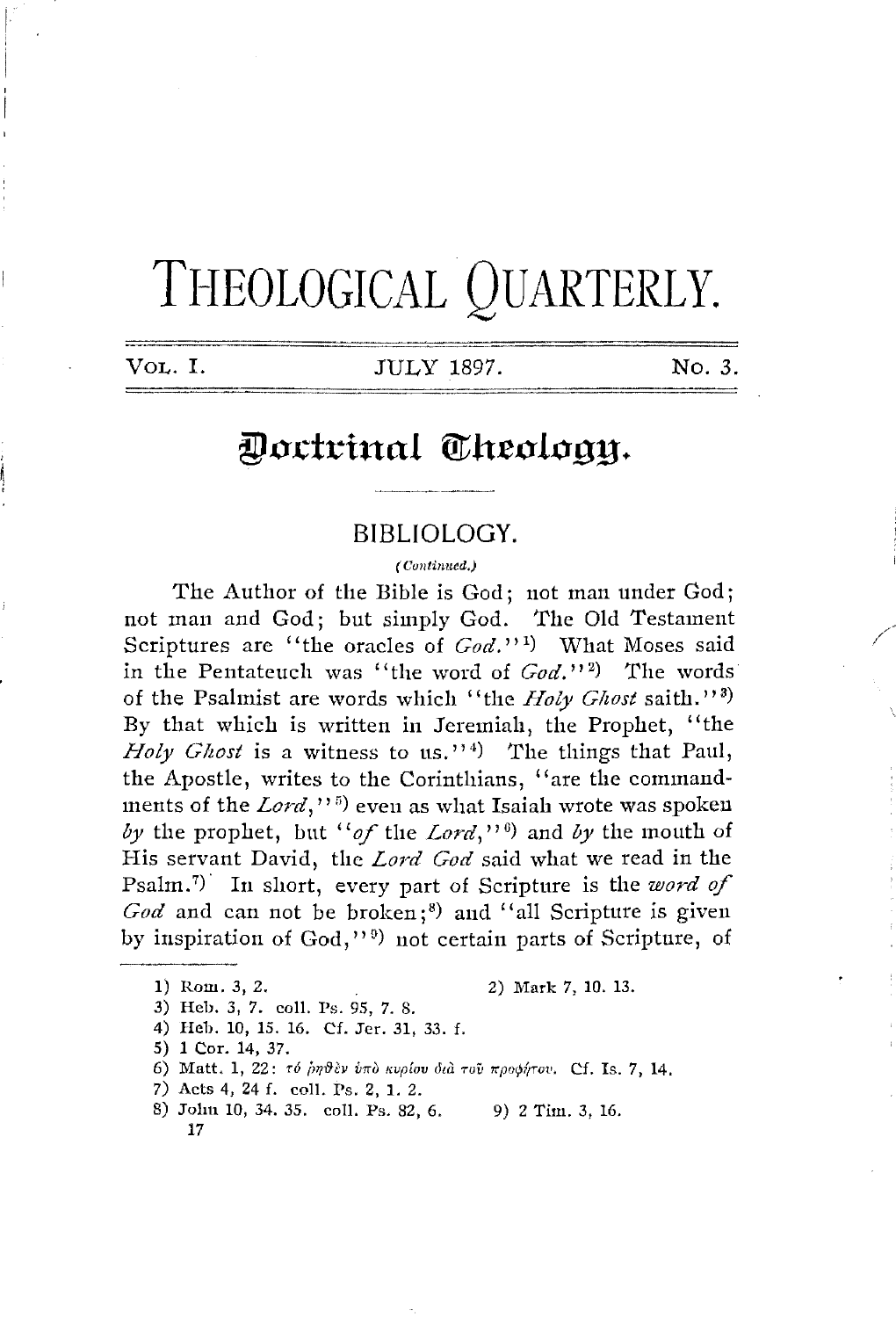#### 376 THE PULPIT.

# $\alpha$  the Pulpit.

# CHRISTIAN MISSIONS.

TEXT: "Another parable put he forth unto them, saying, The kingdom of heaven is like to a grain of mustard seed, which a man took, and sowed in his field: which indeed is the least of all seeds: *but when ii is grown it is the greatest among herbs, and becometh a tree, so that the birds of the air come and lodge in the branches thereof.* Another parable spake he unto them: The kingdom of heaven *is like unto leaven, which a woman took, and hid in three measures of meal, till the whole was leavened." Matt. 13, 31-33.* 

''God loveth a cheerful giver,'' St. Paul writes to the Corinthjans. A Christian should give as the Lord has prospered him, and what he gives he should give cheerfully. The rich of their abundance should give abundantly, and the poor of their poverty should give gladly. Neither should the rich think themselves more and better because they give much, nor should the poor be ashamed because they can give but little; for it is the Lord that maketh rich and maketh poor.

In order to give cheerfully, a Christian ought to be, and indeed to some extent he must be acquainted with the object for which his gifts are solicited. Indiscriminate giving may do more harm than good. A Christian should know that the object for which he gives is good. He must never sanction that which is wrong by promoting it with his gifts. A true I,utheran cannot conscientiously contribute toward the building of a church in which unscriptural doctrines and the wisdom of man will be preached; neither may he aid in founding and supporting a sectarian seminary, nor should he give for an unnecessary and unfruitful undertaking. Therefore we find in the eighth and ninth chapters of St. Paul's second epistle to the Corinthians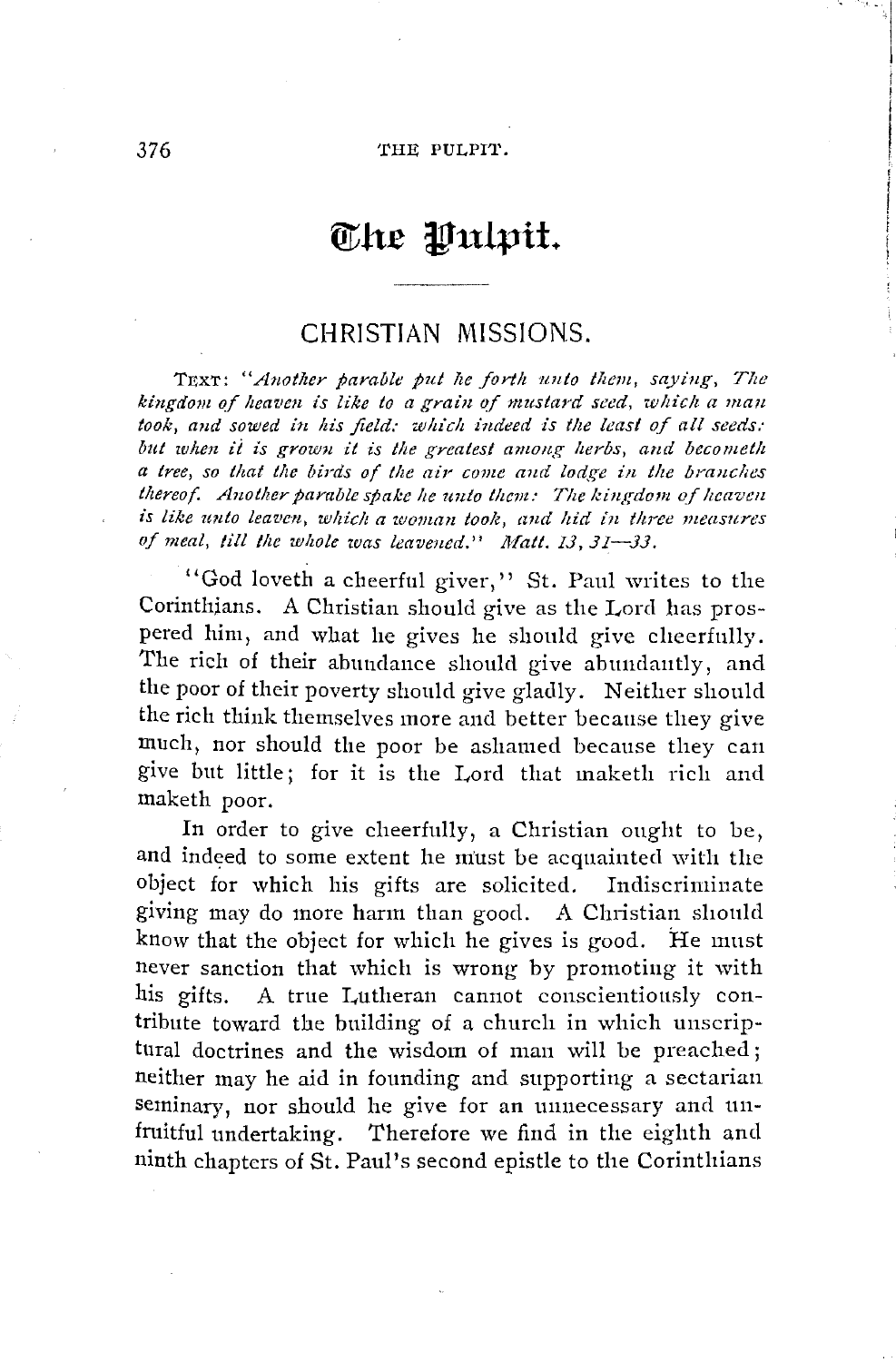CIIRIS'fIAN MISSIONS. 377

that the apostle when soliciting aid for the poor brethren at Jerusalem did not only call on the Christians in Greece and Macedonia to give, but he also stated the object for which and the reasons why they should give, and he also instructed them on the right manner of giving. When the Christian gives he should give both cheerfully and intelligently.

Now as a collection for Home Mission has been announced for this meeting, and some of you may ask, why should we give toward carrying on this work of Mission, let me to-day propose the question:

## WHY SHOULD CHRISTIANS CHEERFULLY CONTRIBUTE TOWARD THE WORK OF MISSIONS?

From the text read we gather the twofold answer:

- I. *Because it is in the Nature of Christ's Kingdom to expand and enlarge its Bounds,* and
- II. Because Missions in the Distance are a Blessing to *the Church at Home.*

#### I.

The two parables contained in our text both refer to the growth of the kingdom of God, but in different ways. The first, the parable of the mustard seed, describes the outward growth of the church. The Gospel of Christ conquers heart after heart, invades city after city, and nation after nation, and so the church is continually spreading abroad over the face of the earth. The second, the parable of the leaven, refers more to the growth of the inner man in the individual Christian, and hence also to the growth of the spiritual life in any local church or congregation. And purposely did I take both parables together. The first is this:

*"The kingd01n of heaven is like to a grain of mustard seed, which a man took, and sowed in his field:* 

/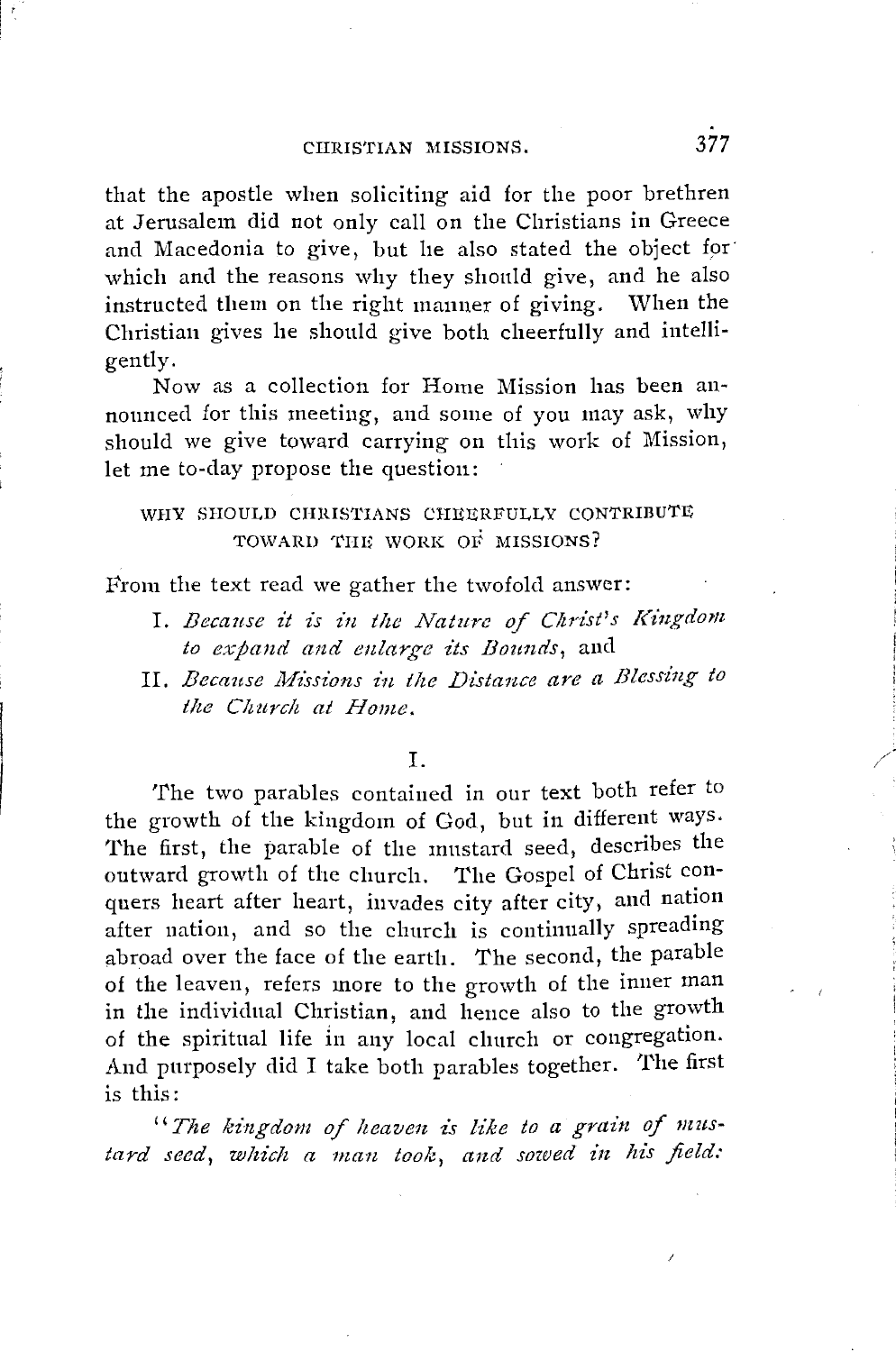### 378 THE PULPIT.

which indeed is the least of all seeds: but when it is grown, it is the greatest among herbs, and becometh a tree, that the birds of the air come and lodge in the branches *thereof.''* 

If we place a grain of corn and a mustard seed side by side it shows what a diminutive little thing the mustard seed is, and judging by the size of both grains one would think that the grain of corn would produce a plant many times larger than the mustard seed. But in fact it is not so. All things being favorable, the mustard seed will bring forth a plant taller than a tall man, and it will put out branches and will spread like a tree that indeed the birds of the air can lodge and even build in it. Plant a mustard seed which you can scarcely feel between the fingers in a favorable spot, and after three months you will find it a tree branching out and covering quite a parcel of ground, that no other herb plant can equal it in size.

As God in natural things makes great things out of the small, so also in spiritual things.

The Word which Christ preached was not pleasing to the Jews and it was but a handful of disciples whose faith failed not when He had poured out His soul unto death. But when that handful of uneducated meu were endowed with power from on high and went forth to execute the command: "Go ye into all the world, and preach the Gospel to every creature,'' then this new plant began to grow, and to this day it has uninterruptedly continued to strike its roots deeper and to spread its branches wider from age to age. The resources of Rome, the mightiest empire that ever existed on earth, were exhausted to extirpate the kingdom of Christ, but the Cesars with all their power could not even stop its growth. Antichrist set the Gospel, the seed from which the church springs, under a bushel; but notwithstanding all his craftiness and cruelty he could not keep it there, it had to come forth again, to be preached to all nations and kindreds and tongues and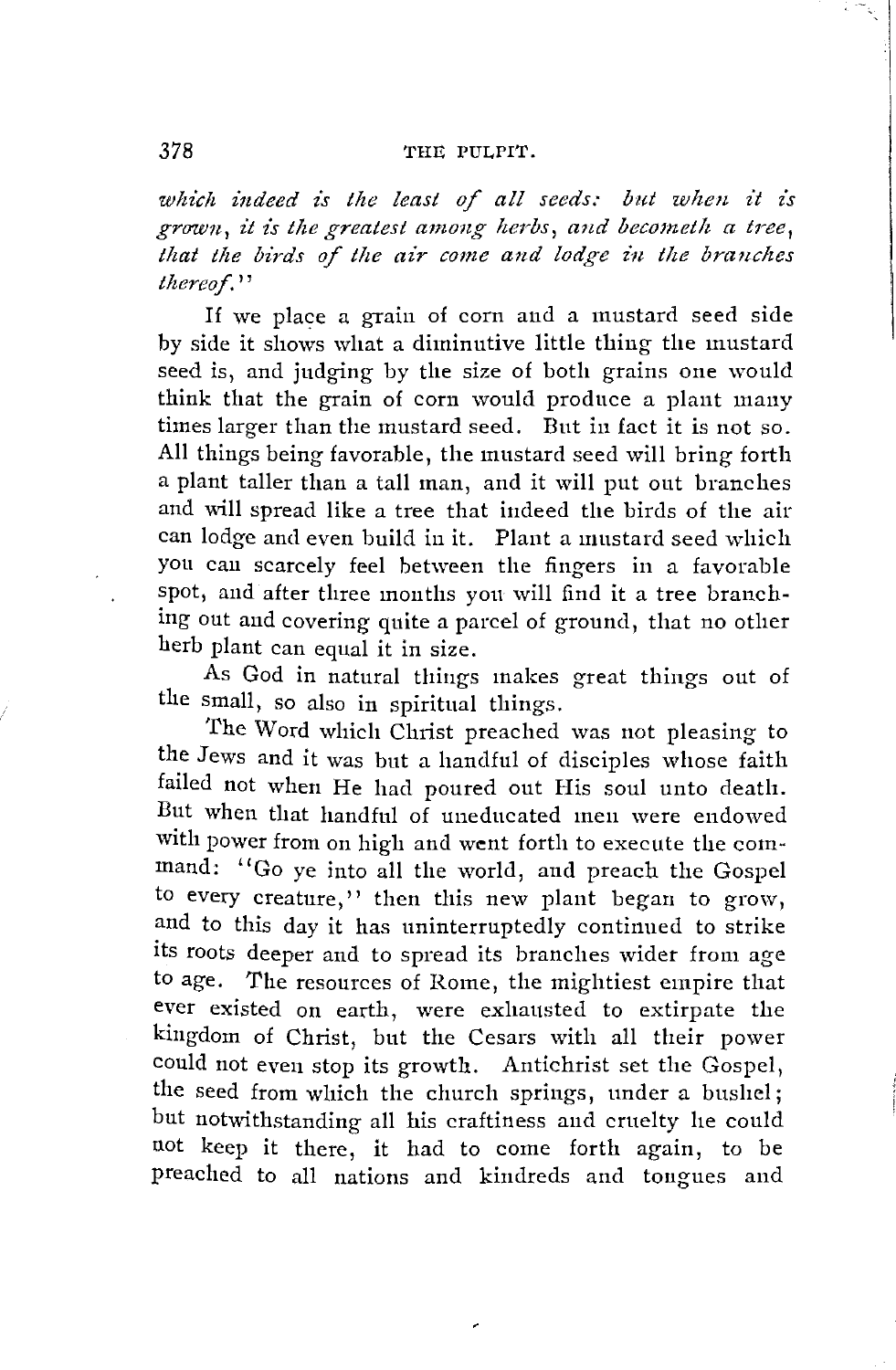peoples, and now the church of Jesus Christ is become a mighty tree spreading its branches over all lands and extending even to the uttermost isles of the sea. In the 80th Psalm Asaph sings of the vine which the Lord brought forth out of Egypt: "The hills were covered with the shadow of it, and the boughs thereof were like the goodly cedars. She sent out her boughs unto the sea, and her branches unto the river.'' But the church of the New Testament has made the stakes of her tent far wider. Of her we must say: She came forth from Zion in the land of Judah and she has encircled the round of the heavens. There is no people nor nation where the voice of her Bridegroom is not heard.

And what we behold in the church at large is continually being repeated in certain lands and localities. Our Evangelical Lutheran church was planted in this western land by little bands of Christians, some of whom had been driven from their native country for the Gospel's sake. They were thankful to God for now being free to worship Him according to His Word, and they dreamed of no great deeds. But God was with them and He soon caused them to enlarge their tents, and now the orthodox church of the Reformation is a power in the land, a tree stretching its branches from sea to sea.

This is the nature of Christ's kingdom; it grows, expands, enlarges; it is aggressive and is continually encroaching on the kingdom of Satan. The Word of Christ contains a germ of life and activity which will not suffer it to lie idle. It runs from place to place making conquest after conquest, as the Psalm says: "His word runneth very swiftly." The Gospel is the word of invitation to the marriage of the Lamb; it is sent forth that the marriage hall might be filled, and He that sends it will not be foiled. If it is not received at one place He sends it to another. If the dwellers on the avenues decline He sends His servants to proclaim it in the alleys and to invite them that /

\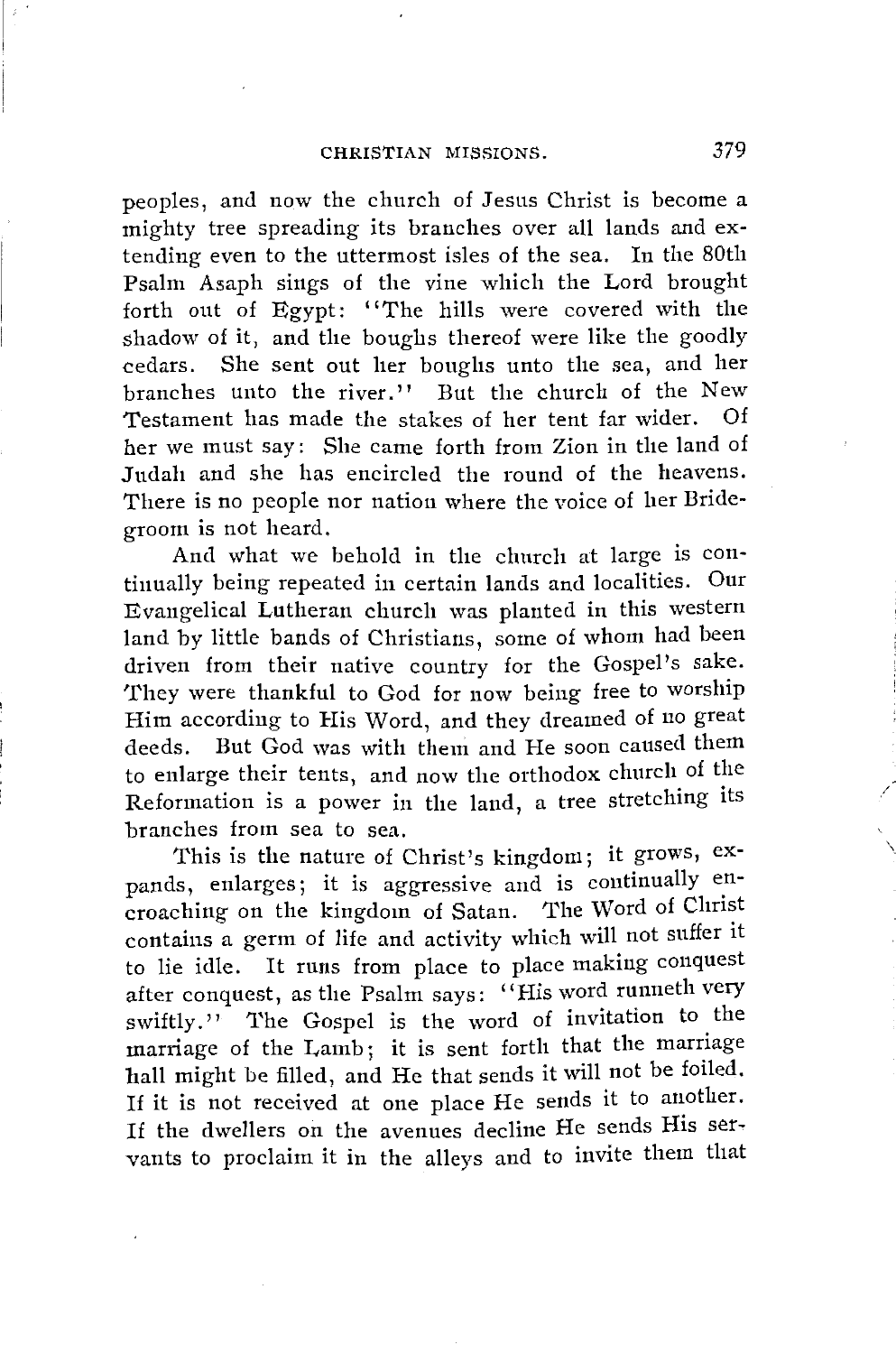roam on the highways. This Word will run the rounds of the four winds until the Father's house is filled. And not by angel hands is it disseminated. Sinners who have embraced it are filled with the desire that others too might be granted the bliss to taste of its sweetness and it prompts them to do what they can that this saving Word may be brought unto those who have it not. In its very nature the Gospel is a missionary word and the true church of Christ; the community of saints, is in fact a mission society. If the church were at all times so filled and actuated by the Spirit of Christ as it ought to be it would do the work spontaneously, and specially organized mission societies would not at all be necessary. A Lutheran Christian should not rest content when he and his family are provided with the word of God in church and school. There is something lacking if a Lutheran congregation looks only after its own home affairs and does not think further than only to provide for its own needs. A Lutheran Christian must look beyond his own door sill; he must take interest in the growth of the church; he must have a heart for the promotion of the kingdom of God. He should ask: What can I do that the pure doctrine of the Gospel which God has so graciously granted me be brought to others also? Is there a door open, is there a truly Lutheran mission in which I can aid? Isaiah thus charges the church: ''Lift up thine eyes round about and see: all they gather themselves together, they come to thee: thy sons shall come from far, and thy daughters shall be nursed at thy side." Our eyes should not be riveted to our home interests alone, our heart should be large enough to have a place for those that are afar off. When here a handful and there a sheaf is gathered in we should rejoice over the work of the Lord and we should say one to another: Come, let us unite our prayers and contribute our mites that more laborers may be sent into the harvest and that the everlasting barns may be filled.

*I*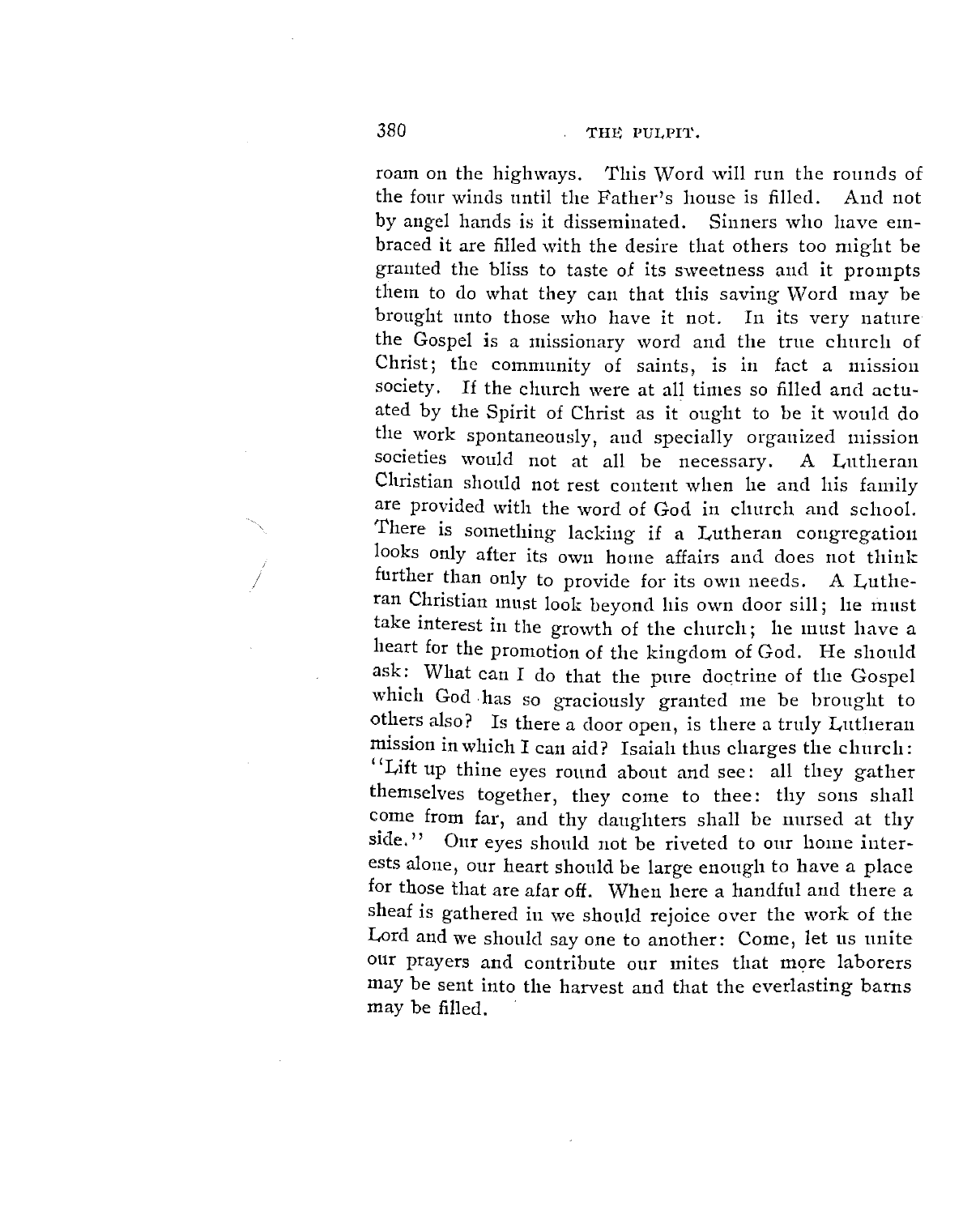But also in her mission work our Lutheran church preserves her character of being a truly conservative church. A Lutheran church is not like some fanatics who claim to be sent of God to preach everywhere. A true Lutheran will not be "a busybody in other men's matters." From the book of Acts we know that it is God who directs missionary work. Our Lutheran church, therefore, looks to see where a door is opened unto her, be it far or near, and she will put her hand to that work which is given her to do, and will always do that first which appears most necessary.

Now to our confessional Lutheran church in this country God has opened a great door, and He clearly shows ns where our aid is sadly needed. In various parts of our country many of our brethren in the faith live scattered abroad, and living scattered, they are without the preaching of the Gospel, and their children grow up without instruction in the saving truth, unless missionaries are sent to travel over the country and in a measure at least to provide for them. And whose duty is it to come to the aid of such scattered Lutherans? It is certainly one of the first and most sacred duties of our Lutheran clmreh to look after her own scattered children. Here we must not begin to say, people ought not to scatter out so far, and should not move to places where they can not have preaching and the Sacraments. There is some truth in this, but will it justify<br>us in remaining idle and doing pothing for them? How us in remaining idle and doing nothing for them? does Christ the Savior do? If one of His fold has gone astray, will He fold His hands and say: It ought not to have gone astray? Nay, but He is up and doing to follow after that stray one and to win it back. Zealously should our church walk in His footprints and be ready to make sacrifices to supply men and means that the bread of life may be broken to her scattered children. It is a duty to send missionaries to the heathen; but to our American Lutheran church home mission work among her own starving children is surely the nearest and the most necessary.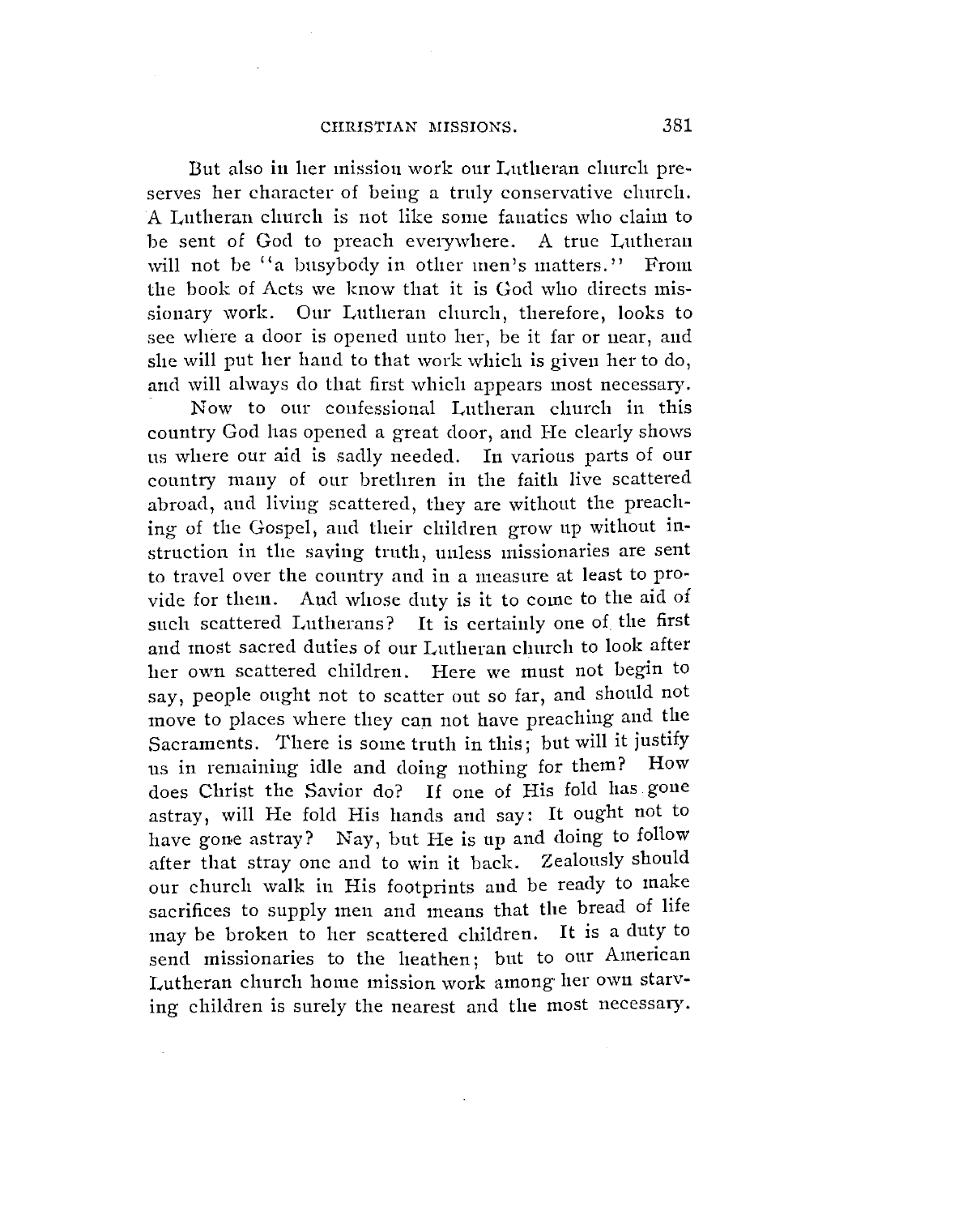II.

But let me hasten to say a word on the second parable in our text: "*The kingdom of heaven is like unto leaven*, which a woman took, and hid in three measures of meal, *till the whole was leavened.''* 

While the Word of Christ is like a mustard seed producing a great and spreading plant, it is at the same time also a leaven which, when it has taken hold on a man, works and leavens the whole man and more and more makes him a new creature from heart, soul, mind and all his powers. Yet without entering in full on the merits of this beautiful comparison, let me here only ask: Why does the Lord connect these two parables together, the one treating of the external, the other of the internal growth of the church? Certainly because both stand in the most intimate relation, promote one another and in fact are in a measure dependent upon each other. It has already been mentioned, and this is a fact which history abundantly illustrates, that a church which is void of missionary spirit will also lack the proper zeal in behalf of the work of the kingdom of Christ at home, while, on the other hand, the children of the household will not be the worse for the willing hearts and open hands sending bread of life beyond the waters. Helping to build the kingdom of heaven in other regions reminds us of looking to the salvation of our own souls, lest we help others and ourselves become castaways. If we assist in sending the saving Word to those who crave it and have it not, we are exhorted ourselves to appreciate it the more. If we read of little success in a mission field it must remind us of our own hardness of heart, and if missionaries report of people traveling many miles to hear a sermon we must feel ashamed if we ourselves are often absent from the house of God when we might and should be there. When a Christian gives for a mission he is prompted to accompany the gift with a prayer;